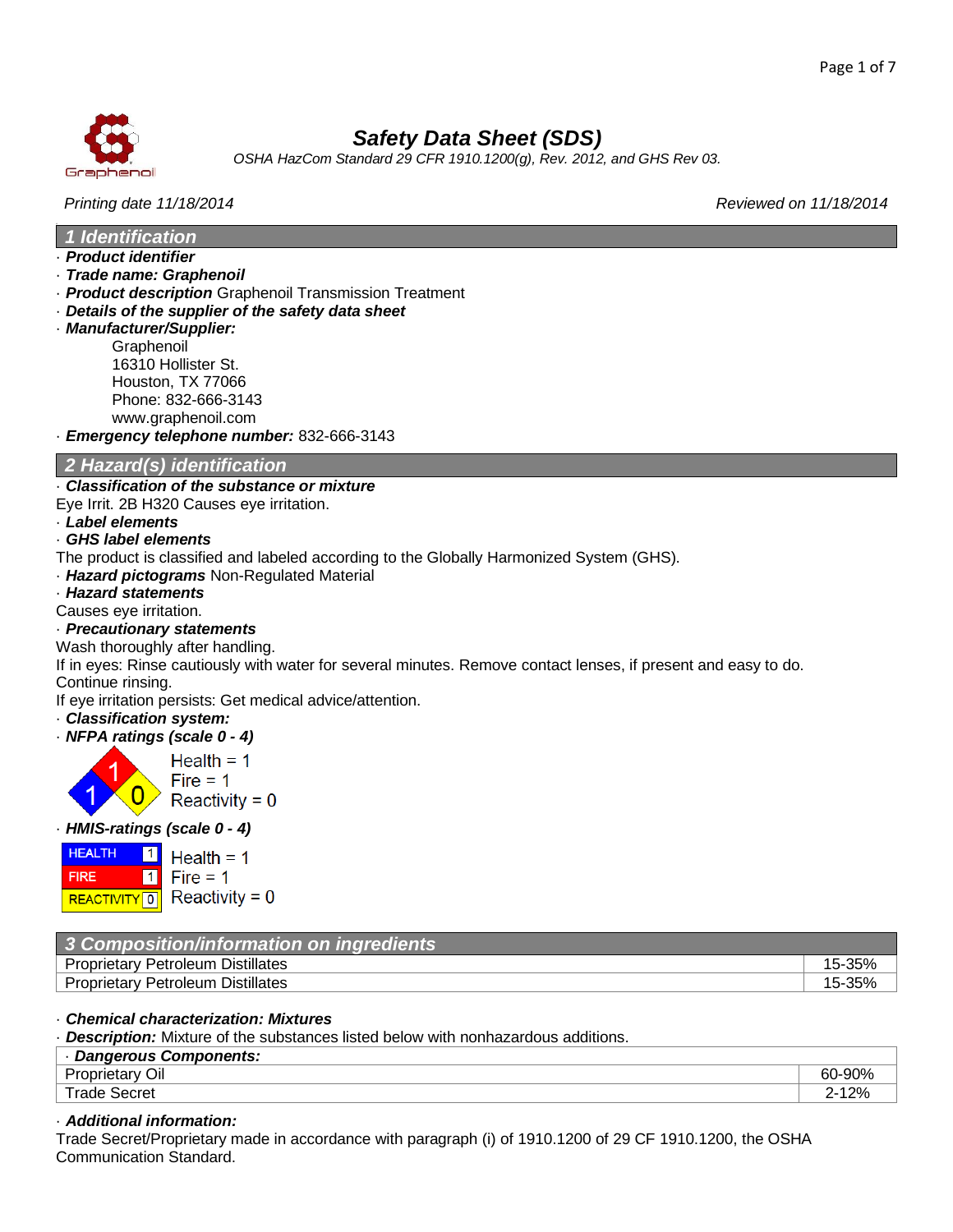

*OSHA HazCom Standard 29 CFR 1910.1200(g), Rev. 2012, and GHS Rev 03.*

### *Printing date 11/18/2014 Reviewed on 11/18/2014*

# *Trade name: Graphenoil Automatic Transmission Treatment*

## *4 First-aid measures*

### · *Description of first aid measures*

· *After inhalation:* Supply fresh air; consult doctor in case of complaints.

### · *After skin contact:*

Wash areas with soap and water.

If symptoms persist, consult a doctor.

### · *After eye contact:*

Rinse opened eye for at least 15 minutes under running water. If symptoms persist, consult a doctor.

· *After swallowing:*

Rinse out mouth and then drink plenty of water.

If symptoms persist, consult doctor.

· *Most important symptoms and effects, both acute and delayed* No further relevant information available.

# · *Indication of any immediate medical attention and special treatment needed.*

No further relevant information available.

# *5 Fire-fighting measures*

- · *Extinguishing media*
- · *Suitable extinguishing agents:* Use firefighting measures that suit the environment.
- · *Special hazards arising from the substance or mixture* No further relevant information available.
- · *Advice for firefighters*
- · *Protective equipment:*

As in any fire, wear self-contained breathing apparatus pressure-demand (NIOSH approved or equivalent), and full protective gear to prevent contact with skin and eyes.

· *Advice for firefighters*

### · *Protective equipment:*

As in any fire, wear self-contained breathing apparatus pressure-demand (NIOSH approved or equivalent), and full protective gear to prevent contact with skin and eyes.

### · *Additional information*

Do not discharge extinguishing water into the aquatic environment. Cool fire exposed containers with water.

# *6 Accidental release measures*

· *Personal precautions, protective equipment and emergency procedures* Not required.

## · *Environmental precautions:*

Dilute with plenty of water.

Do not allow to enter sewers/ surface or ground water.

· *Methods and material for containment and cleaning up:*

Absorb with liquid-binding material (i.e., sand, diatomite, acid binders, universal binders, sawdust). Ensure adequate ventilation.

Dispose of the collected material according to regulations.

### · *Reference to other sections*

See Section 7 for information on safe handling.

See Section 8 for information on personal protection equipment.

See Section 13 for disposal information.

### *7 Handling and storage*

### · *Precautions for safe handling*

Ensure good ventilation/exhaustion at the workplace.

Prevent formation of aerosols.

· *Information about protection against explosions and fires:* No special measures required.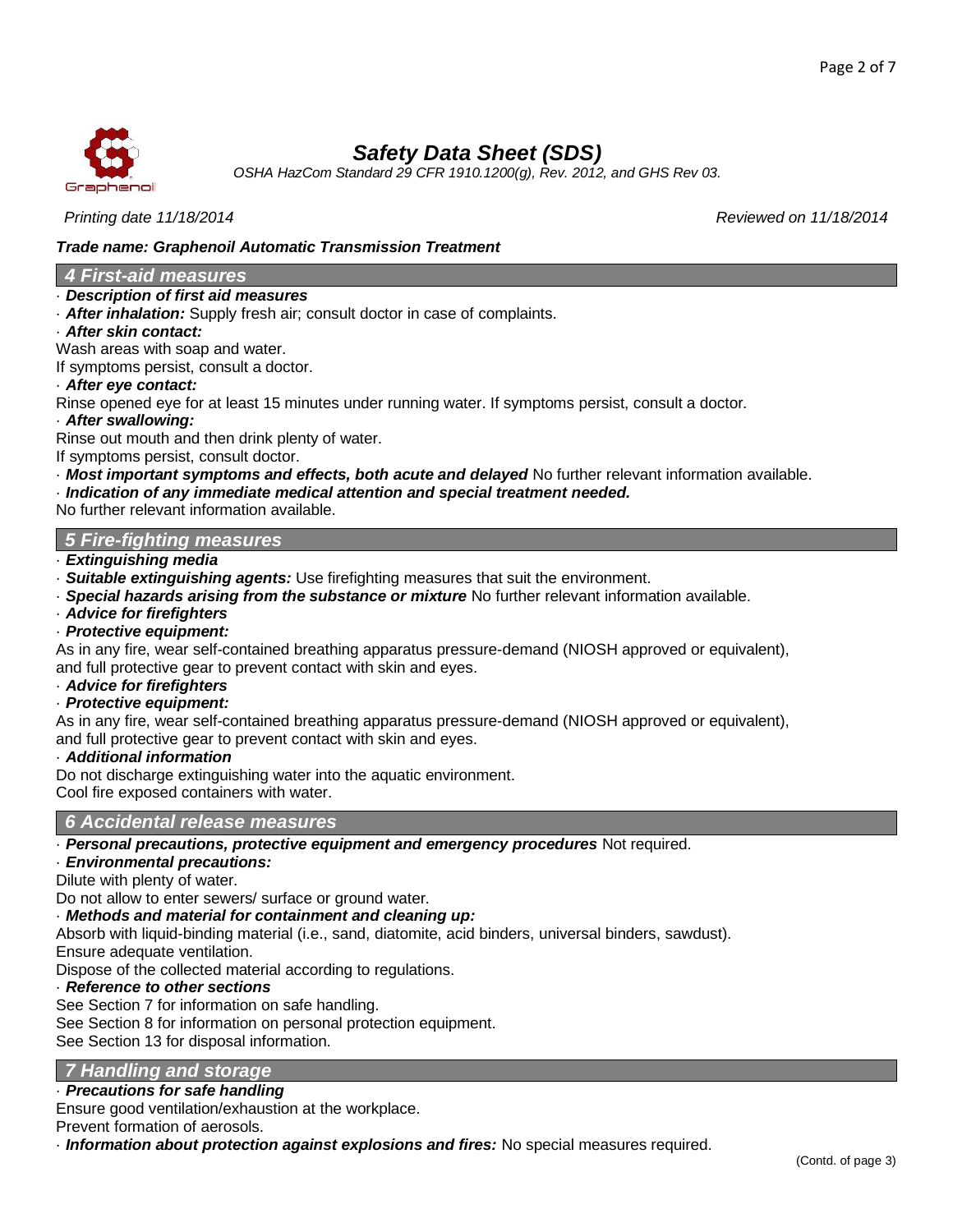

*OSHA HazCom Standard 29 CFR 1910.1200(g), Rev. 2012, and GHS Rev 03.*

## *Printing date 11/18/2014 Reviewed on 11/18/2014*

*Trade name: Graphenoil Automatic Transmission Treatment*

· *Conditions for safe storage, including any incompatibilities.*

- · *Storage:*
- · *Requirements to be met by storerooms and receptacles:* No special requirements.
- · *Information about storage in one common storage facility:* Not required.
- · *Further information about storage conditions:* Keep receptacle tightly sealed.
- · *Specific end use(s)* No further relevant information available.

### *8 Exposure controls/personal protection*

· *Additional information about design of technical systems:* No further data; see section 7.

### · *Control parameters*

· *Components with occupational exposure limits:*

### **8042-47-5 Mineral Oil**

OSHA PEL | Long-term value: 5 mg/m<sup>3</sup>

**Trade Secret**

ACGIH TLV | Short-term value: 10 mg/m<sup>3</sup>

Long-term value: 5 mg/m<sup>3</sup>

OSHA PEL | Long-term value: 5 mg/m<sup>3</sup>

· *Additional information:* The lists that were valid during the creation were used as basis.

### · *Exposure controls*

· *Personal protective equipment:*

· *General protective and hygienic measures:*

Keep away from foodstuffs, beverages, and feed.

Immediately remove all soiled and contaminated clothing.

Wash hands before breaks and at the end of work.

Avoid contact with the eyes and skin.

- · *Breathing equipment:* Not required.
- · *Protection of hands:*



Protective gloves

· *Material of gloves* Chemical resistant

# · *Penetration time of glove material*

The exact break-through time must be determined and observed by the manufacturer of the protective gloves.

· *Eye protection:* Tightly sealed goggles

# *9 Physical and chemical properties*

# · *Information on basic physical and chemical properties*

- · *General Information*
- · *Appearance: Form:* Liquid
	-
- 
- 
- · *Change in condition*
	- *Melting point/Melting range:* Not determined.
	- **Boiling point/Boiling range:** Not determined.
- · **Flash point:** Not applicable.
- **Color:** No data available. · *Odor:* Not determined. · **Odor threshold:** Not determined. · *pH-value:* Not determined.
	-

(Contd. of page 2)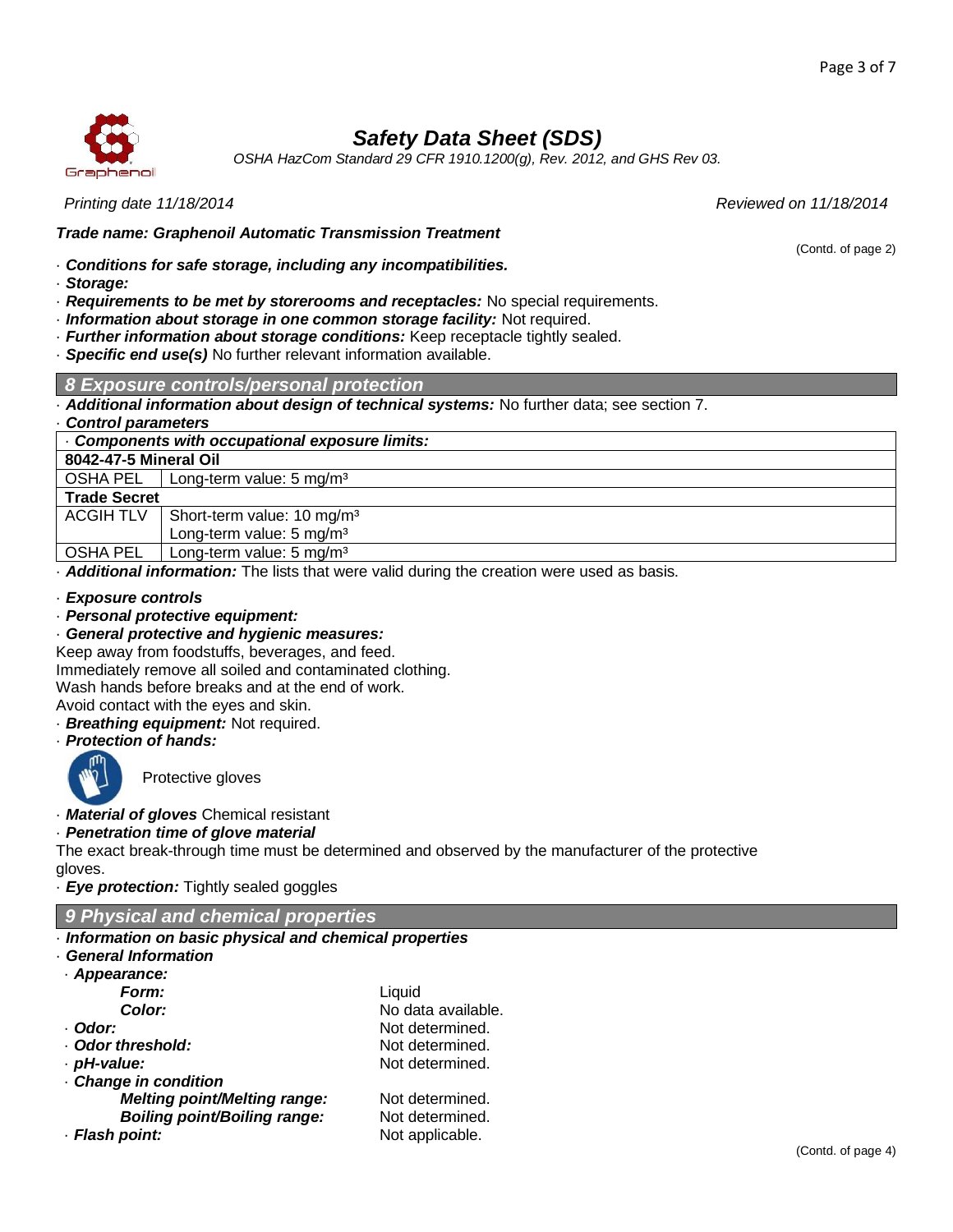

*OSHA HazCom Standard 29 CFR 1910.1200(g), Rev. 2012 and GHS Rev 03.*

### *Printing date 11/18/2014 Reviewed on 11/18/2014*

### *Trade name: Graphenoil Oil System Cleaner*

| Not applicable.<br>· Ignition temperature:<br><b>Decomposition temperature:</b><br>Not determined.<br>· Auto igniting:<br>Product is not self-igniting.<br>Danger of explosion:<br>Product does not present an explosion hazard.<br>· Explosion limits:<br>Not determined.<br>Lower:<br>Not determined.<br>Upper:<br>Not determined.<br>· Vapor pressure:<br>Not determined.<br>Density:<br>Not determined.<br><b>Relative density</b><br>Vapour density<br>Not determined.<br><b>Evaporation rate</b><br>Not determined.<br>· Solubility in / Miscibility with Water:<br>Insoluble.<br>- Partition coefficient (n-octanol/water):<br>Not determined.<br>· Viscosity:<br>Not determined.<br><b>Dynamic:</b><br><b>Kinematic:</b><br>Not determined.<br>Other information<br>No further relevant information available. |                                  | (Contd. of page 3) |
|------------------------------------------------------------------------------------------------------------------------------------------------------------------------------------------------------------------------------------------------------------------------------------------------------------------------------------------------------------------------------------------------------------------------------------------------------------------------------------------------------------------------------------------------------------------------------------------------------------------------------------------------------------------------------------------------------------------------------------------------------------------------------------------------------------------------|----------------------------------|--------------------|
|                                                                                                                                                                                                                                                                                                                                                                                                                                                                                                                                                                                                                                                                                                                                                                                                                        | · Flammability (solid, gaseous): |                    |
|                                                                                                                                                                                                                                                                                                                                                                                                                                                                                                                                                                                                                                                                                                                                                                                                                        |                                  |                    |
|                                                                                                                                                                                                                                                                                                                                                                                                                                                                                                                                                                                                                                                                                                                                                                                                                        |                                  |                    |
|                                                                                                                                                                                                                                                                                                                                                                                                                                                                                                                                                                                                                                                                                                                                                                                                                        |                                  |                    |
|                                                                                                                                                                                                                                                                                                                                                                                                                                                                                                                                                                                                                                                                                                                                                                                                                        |                                  |                    |
|                                                                                                                                                                                                                                                                                                                                                                                                                                                                                                                                                                                                                                                                                                                                                                                                                        |                                  |                    |
|                                                                                                                                                                                                                                                                                                                                                                                                                                                                                                                                                                                                                                                                                                                                                                                                                        |                                  |                    |
|                                                                                                                                                                                                                                                                                                                                                                                                                                                                                                                                                                                                                                                                                                                                                                                                                        |                                  |                    |
|                                                                                                                                                                                                                                                                                                                                                                                                                                                                                                                                                                                                                                                                                                                                                                                                                        |                                  |                    |
|                                                                                                                                                                                                                                                                                                                                                                                                                                                                                                                                                                                                                                                                                                                                                                                                                        |                                  |                    |
|                                                                                                                                                                                                                                                                                                                                                                                                                                                                                                                                                                                                                                                                                                                                                                                                                        |                                  |                    |
|                                                                                                                                                                                                                                                                                                                                                                                                                                                                                                                                                                                                                                                                                                                                                                                                                        |                                  |                    |
|                                                                                                                                                                                                                                                                                                                                                                                                                                                                                                                                                                                                                                                                                                                                                                                                                        |                                  |                    |
|                                                                                                                                                                                                                                                                                                                                                                                                                                                                                                                                                                                                                                                                                                                                                                                                                        |                                  |                    |
|                                                                                                                                                                                                                                                                                                                                                                                                                                                                                                                                                                                                                                                                                                                                                                                                                        |                                  |                    |
|                                                                                                                                                                                                                                                                                                                                                                                                                                                                                                                                                                                                                                                                                                                                                                                                                        |                                  |                    |
|                                                                                                                                                                                                                                                                                                                                                                                                                                                                                                                                                                                                                                                                                                                                                                                                                        |                                  |                    |
|                                                                                                                                                                                                                                                                                                                                                                                                                                                                                                                                                                                                                                                                                                                                                                                                                        |                                  |                    |
|                                                                                                                                                                                                                                                                                                                                                                                                                                                                                                                                                                                                                                                                                                                                                                                                                        |                                  |                    |

# *10 Stability and reactivity*

· *Reactivity* No further relevant information available.

- · *Chemical stability* Stable under normal conditions.
- · *Thermal decomposition / conditions to be avoided:* No decomposition if used according to specifications.
- · *Possibility of hazardous reactions* No dangerous reactions known.
- · *Conditions to avoid* No further relevant information available.
- · *Incompatible materials:* No further relevant information available.
- · *Hazardous decomposition products:* No dangerous decomposition products known.

# *11 Toxicological information*

- · *Information on toxicological effects*
- · *Acute toxicity:*
- · *Primary irritant effect:*
- · *on the skin:* Mild irritant effect.
- · *on the eye:*

Irritating effect.

Causes serious eye irritation.

### · *Additional toxicological information:*

The product shows the following dangers according to internally approved calculation methods for preparations:

Irritant

### · *Carcinogenic categories*

### · *IARC (International Agency for Research on Cancer)*

None of the ingredients are listed.

Group 1 - Carcinogenic to humans

Group 2A - Probably carcinogenic to humans

Group 2B - Possibly carcinogenic to humans

Group 3 - Not classifiable as to its carcinogenicity to humans

Group 4 - Probably not carcinogenic to humans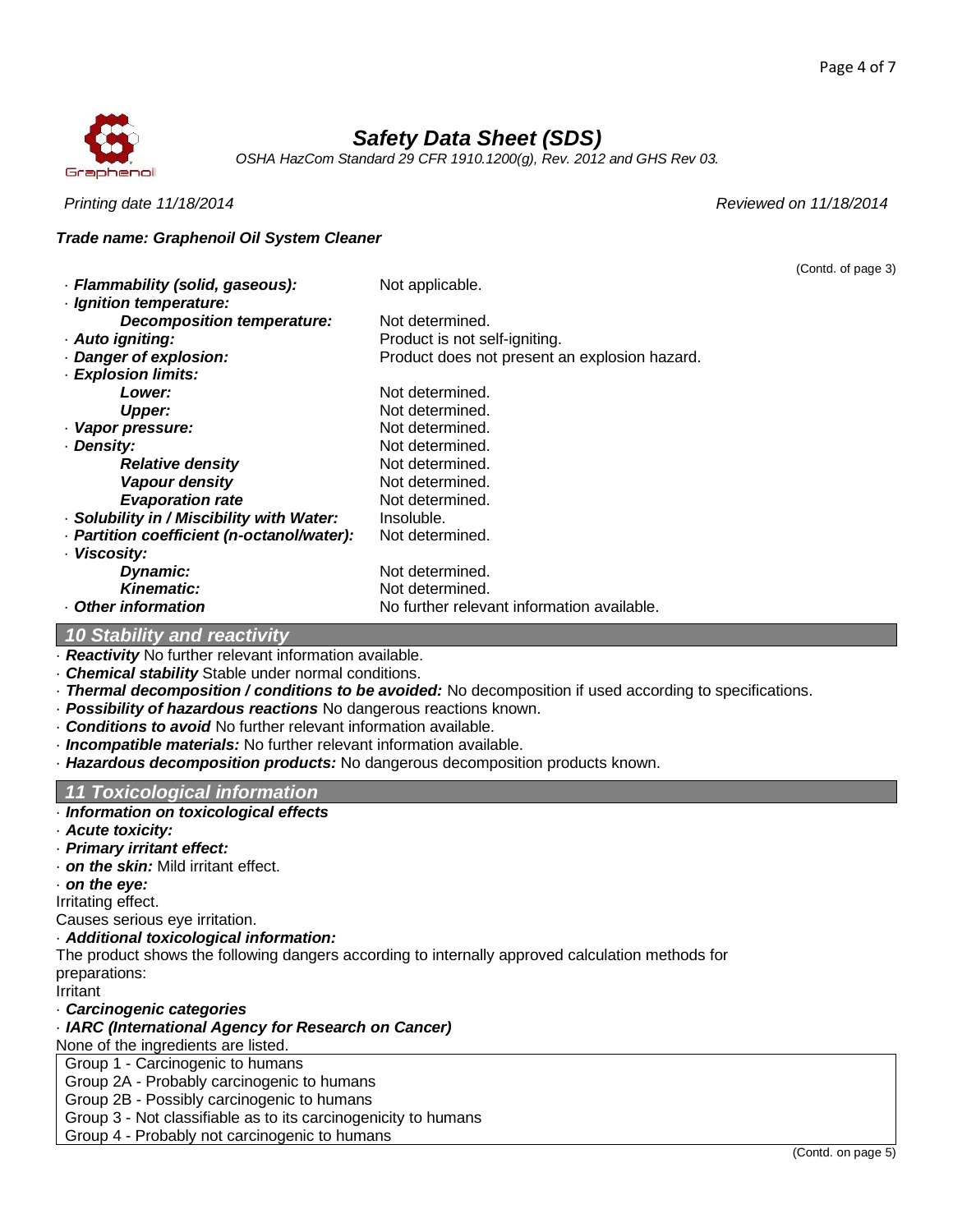(Contd. of page 4)



# *Safety Data Sheet (SDS)*

*OSHA HazCom Standard 29 CFR 1910.1200(g), Rev. 2012, and GHS Rev 03.*

*Printing date 11/18/2014 Reviewed on 11/18/2014*

### *Trade name: Graphenoil Oil System Cleaner*

· *NTP (National Toxicology Program)*

None of the ingredients are listed.

# · *OSHA-Ca (Occupational Safety & Health Administration)*

None of the ingredients are listed.

# *12 Ecological information*

· *Toxicity*

- · *Aquatic toxicity:* No further relevant information available.
- · *Persistence and degradability* No further relevant information available.
- · *Bioaccumulative potential* No further relevant information available.
- · *Mobility in soil* No further relevant information available.
- · *Additional ecological information:*
- · *General notes:* Water hazard class 1 (Self-assessment): slightly hazardous for water
- · *Results of PBT and vPvB assessment*
- · *PBT:* Not applicable.
- · *vPvB:* Not applicable.

· *Other adverse effects* No further relevant information available.

*13 Disposal considerations*

· *Waste treatment methods*

· *Recommendation:*

Observe all federal, state, and local environmental regulations when disposing of this material.

· *Uncleaned packaging's:*

- · *Recommendation:* Disposal must be made according to official regulations.
- · *Recommended cleansing agent:* Water, if necessary, with cleansing agents.

*14 Transport information*

| - UN-Number                                 |                         |  |
|---------------------------------------------|-------------------------|--|
| · DOT, ADR, ADN, IMDG, IATA                 | Non-Regulated Material. |  |
| · UN proper shipping name                   |                         |  |
| · DOT, ADR, ADN, IMDG, IATA                 | Non-Regulated Material. |  |
| · Transport hazard class(es)                |                         |  |
| · DOT, ADR, IMDG, IATA                      |                         |  |
| · Class                                     | Non-Regulated Material. |  |
| · Packing group                             |                         |  |
| · DOT, ADR, IMDG, IATA                      | Non-Regulated Material. |  |
| · Environmental hazards:                    |                         |  |
| · Marine pollutant:                         | No                      |  |
| · Special precautions for user              | Not applicable.         |  |
| Trononort in bulle occarding to Annoy II of |                         |  |

· *Transport in bulk according to Annex II of*

*MARPOL73/78 and the IBC Code* Not applicable.

· *UN "Model Regulation": -*

# *15 Regulatory information*

· *Safety, health, and environmental regulations/legislation specific for the substance or mixture* · *Sara*

· *Section 355 (extremely hazardous substances):*

None of the ingredients are listed.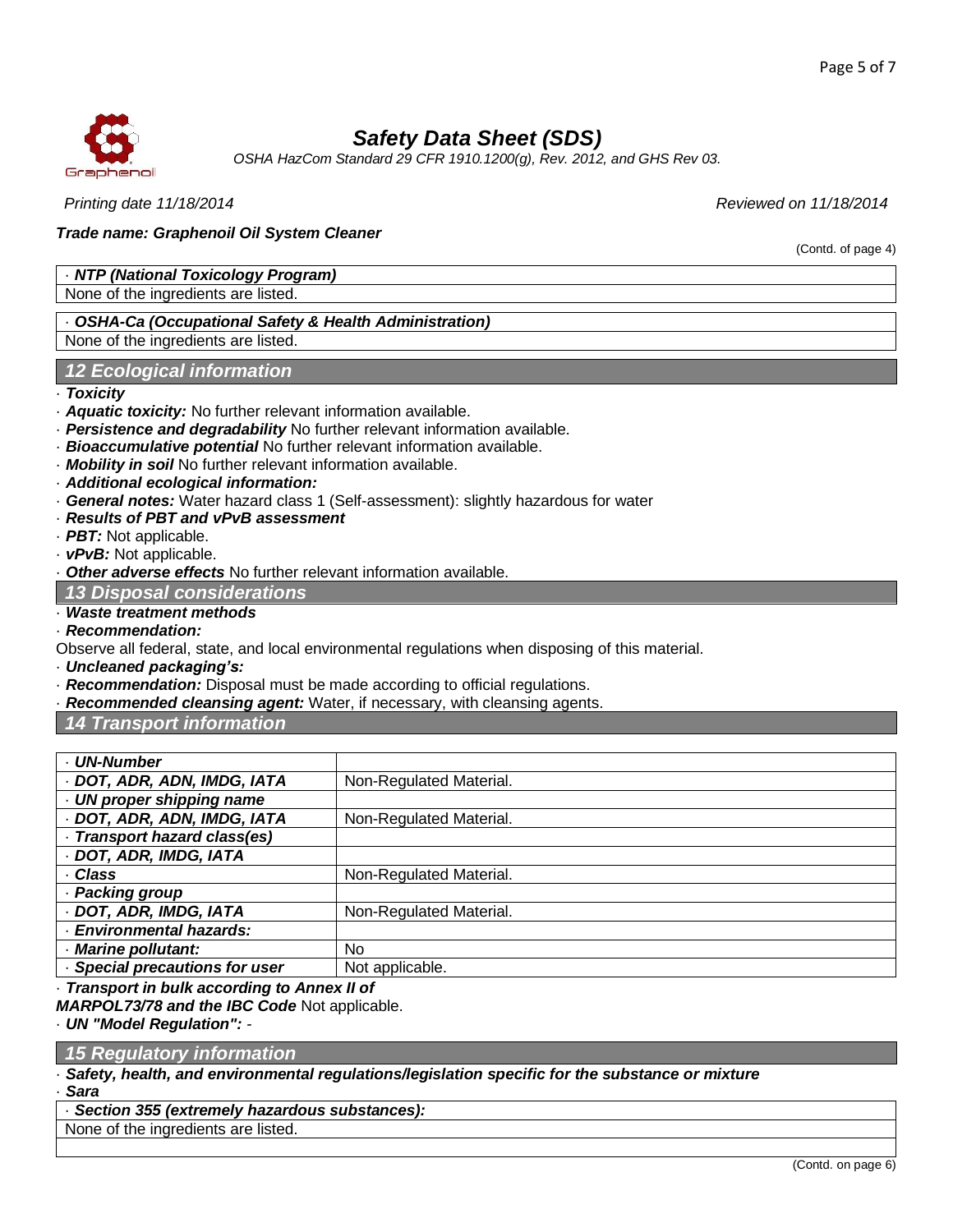(Contd. of page 5)



# *Safety Data Sheet (SDS)*

*OSHA HazCom Standard 29 CFR 1910.1200(g), Rev. 2012, and GHS Rev 03.*

*Printing date 11/18/2014 Reviewed on 11/18/2014*

### *Trade name: Graphenoil Oil System Cleaner*

### · *Section 313 (Specific toxic chemical listings):*

None of the ingredients are listed.

· *TSCA (Toxic Substances Control Act):* All ingredients are listed.

# · *Proposition 65*

· *Chemicals known to cause cancer:*

None of the ingredients are listed.

· *Chemicals known to cause reproductive toxicity for females:* None of the ingredients are listed.

· *Chemicals known to cause reproductive toxicity for males:* None of the ingredients are listed.

· *Chemicals known to cause developmental toxicity:* None of the ingredients are listed.

#### · *Carcinogenic categories*

· *EPA (Environmental Protection Agency)*

Trade Secret I (oral)

· *TLV (Threshold Limit Value established by ACGIH)*

None of the ingredients are listed.

· *NIOSH-Ca (National Institute for Occupational Safety and Health)*

None of the ingredients are listed.

### · *GHS label elements*

The product is classified and labeled according to the Globally Harmonized System (GHS).

· *Hazard pictograms* Non-Regulated Material

- · *Signal word* Warning
- · *Hazard statements*

Causes eye irritation.

· *Precautionary statements*

Wash thoroughly after handling.

If in eyes: Rinse cautiously with water for several minutes. Remove contact lenses, if present and easy to do. Continue rinsing.

If eye irritation persists: Get medical advice/attention.

### · *National regulations:*

The product is subject to be labeled according with the prevailing version of the regulations on hazardous. substances.

| - State Right to Know                    |                     |              |
|------------------------------------------|---------------------|--------------|
| <b>Proprietary Lubricant</b>             | Eye Irrit. 2B, H320 | 60-90%       |
| <b>Proprietary Petroleum Distillates</b> |                     | 15-35%       |
| <b>Proprietary Petroleum Distillates</b> |                     | 15-35%       |
| <b>Trade Secret</b>                      |                     | $2 - 12%$    |
| <b>Trade Secret</b>                      |                     | $\leq 2.5\%$ |
| All ingredients are listed.              |                     |              |

· *Chemical safety assessment:* A Chemical Safety Assessment has not been carried out.